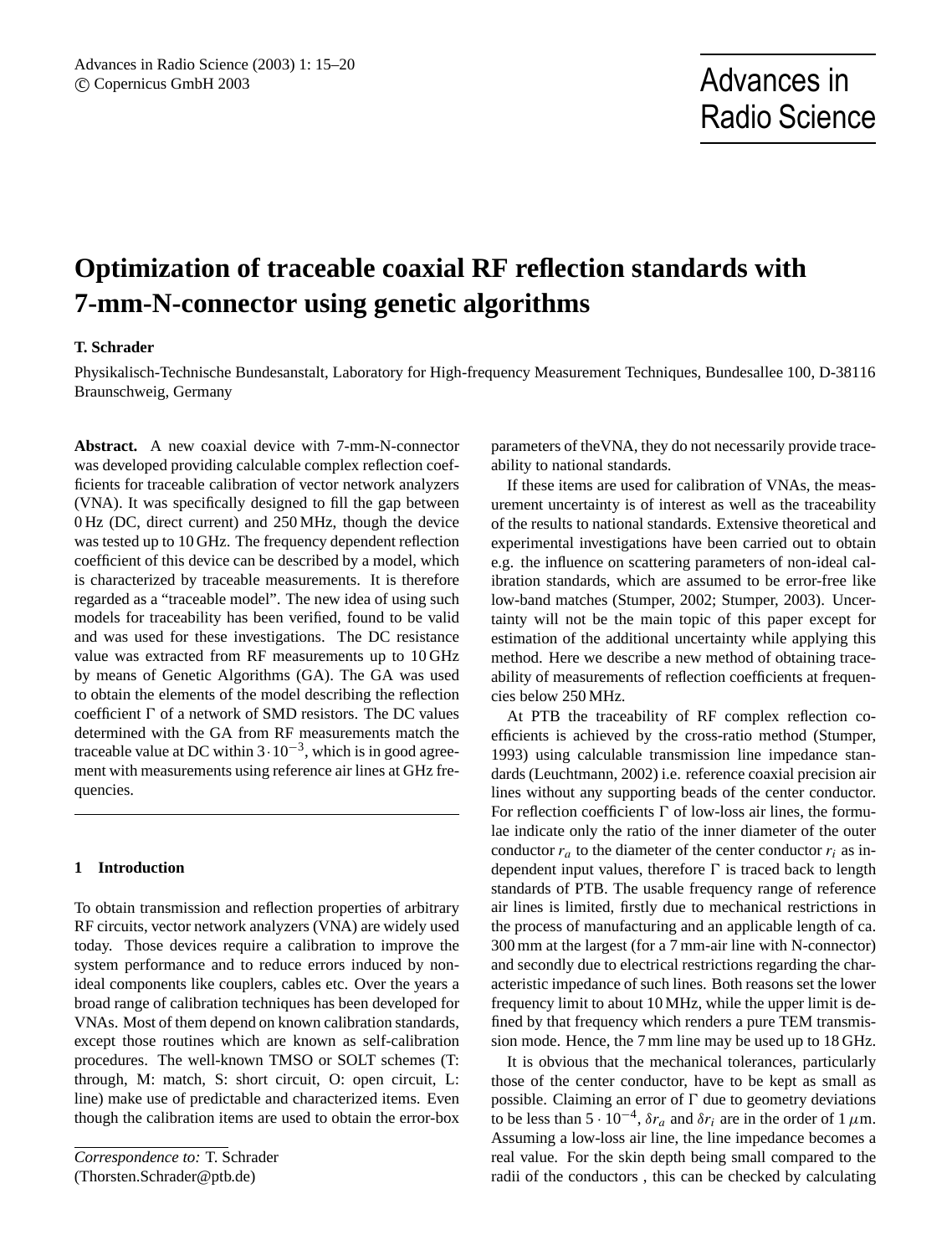

**Fig. 1.** Real part of characteristic impedance of a low-loss 7 mm coaxial air line (solid), imaginary part of characteristic impedance (dashed line), calculated for inner and outer conductor made of gold.

the line equivalent elements per unit length  $(R', G', L', C')$ . The complex line impedance  $Z_L$  is calculated using the wellknown equation

$$
Z_L = \sqrt{(R' + j \cdot \omega \cdot L')/(G' + j \cdot \omega \cdot C')}
$$
 (1)

with  $R'$ : series resistance per unit length (p.u.l.),  $G'$ : shunt conductance p.u.l.,  $L'$ : high-frequency inductance p.u.l.,  $C'$ : high-frequency capacitance p.u.l..

For lossy coaxial transmission air lines the equivalent elements p.u.l. can be calculated by using (Rizzi, 1988)

$$
G' = 0 \tag{2}
$$

$$
R' \approx \frac{1}{2\pi \cdot r_i \delta_i \sigma_i} + \frac{1}{2\pi \cdot r_a \delta_i \sigma_a} \tag{3}
$$

$$
L' = \frac{\mu_0 \mu_r}{2\pi} \cdot \ln \frac{r_a}{r_i} \tag{4}
$$

$$
C' = \frac{2\pi\epsilon_0 \epsilon_r}{\ln(\frac{r_a}{r_i})}
$$
\n<sup>(5)</sup>

with the skin depths on outer and inner conductor

$$
\delta_a = \frac{1}{\sqrt{\pi \cdot f \cdot \mu_0 \mu_r \sigma_a}}, \quad \delta_i = \frac{1}{\sqrt{\pi \cdot f \cdot \mu_0 \mu_r \sigma_i}} \tag{6}
$$

with  $\mu_r$ ,  $\varepsilon_r = 1$ , the DC conductivities  $\sigma_a = \sigma_i = \sigma_{Au}$ 4, 1 · 10<sup>7</sup> S/m,  $r_a = 7$ , 00024 · 10<sup>-3</sup> m, and  $r_i = 3$ , 04038 ·  $10^{-3}$  m.

The characteristic line impedance vs. frequency is given in Fig. 1. It becomes complex for frequencies below 10 MHz. By using the extended cross-ratio method (Stumper, 1993), a worst-case calculation of the expanded uncertainty of the complex reflection coefficient  $\Gamma$  of coaxial 7 mm reference air lines inserted in an ideal  $50 \Omega$  coaxial system yields 13, 1 · 10<sup>-2</sup> at 1 MHz, 1, 4 · 10<sup>-2</sup> at 10 MHz, 3, 2 · 10<sup>-3</sup> at 100 MHz, and 3 · 10−<sup>3</sup> at 250 MHz. Alternative methods to determine traceable reflection coefficients in the MHz range should yield uncertainty values not exceeding  $3 \cdot 10^{-3}$ .

To provide traceability of reflection coefficients  $\Gamma$  to national standards Stumper (1995; 2000) presented a method using resistive layers of nichrome filling the cross-section of 7 mm coaxial transmission lines. The nichrome was sputtered on thin capton foils with gold electrodes providing contact to the outer and inner conductor of the line. The thickness of the resistive layers being kept small against the skin depth, the skin effect does not change the real part of the resistance from DC to at least 2 GHz. The imaginary part of  $\Gamma$  is determined by the capacitance between inner and outer conductor at the end of the inner conductor. The DC resistance of the layer is traced back to national DC standards, so the complex reflection coefficient is traceable to DC resistance as long as an influence of the skin effect is negligible. It has been shown that short-term stability is given and that the method proves to yield the expected values. The main uncertainty contribution is due to alteration of the DC resistance caused by mechanical stress of the thin layer structure of nichrome on capton foil each time the device was connected to measure the reflection coefficient. Other problems arose from oxidation and drifting effects of the material properties.

# **2 New design**

To avoid aging and drifting of the planar resistive layers, SMD (surface mounted device) resistors were used instead. These devices are processed on ceramic substrates using thin film technology with tempering and passivation afterwards. For the frequency range considered, the ceramic substrates are regarded to be loss-less. The well designed mixture of Ni, Cr, and Al reduces the temperature coefficient to a minimum, while long term stability is obtained by the appropriate manufacturing process. Small sized devices such as standard type HF 0102 or 0204 fit to the 7 mm coaxial line. To obtain an evenly distributed surface current transition from the conductors to the resistors, inserts consisting of up to eight of these resistors of equal resistance are assembled in such a way that the resistors are arranged symmetrically between center and outer conductor. Eight resistors equally distributed resemble an almost homogeneous resistive layer inside a cross-section of the 7 mm line. We have also tried two or four resistors, forming angles between 20 and 180 degrees to study coupling, mutual inductance and proximity effects. With the inserts, the resistors are hold in place by soldering joints on copper foil. Therefore, a thin washer was cut from copper foil 30  $\mu$ m in thickness. The outer diameter of the washer fits the corresponding dimension of the line, while the inner diameter is smaller than the inner diameter of the outer conductor, in this way we obtain a diaphragm. A disk cut from copper foil with dimensions slightly larger than the diameter of the center conductor of the 7 mm line provides a soldering joint at the inner conductor.

The drift rate of resistance with temperature is dependent on the highest temperature the resistor is exposed during the soldering process. In order to keep mechanical and temperature stress as low as possible, Woods material with a decent flow rate at 70 degrees Celsius was used as solder and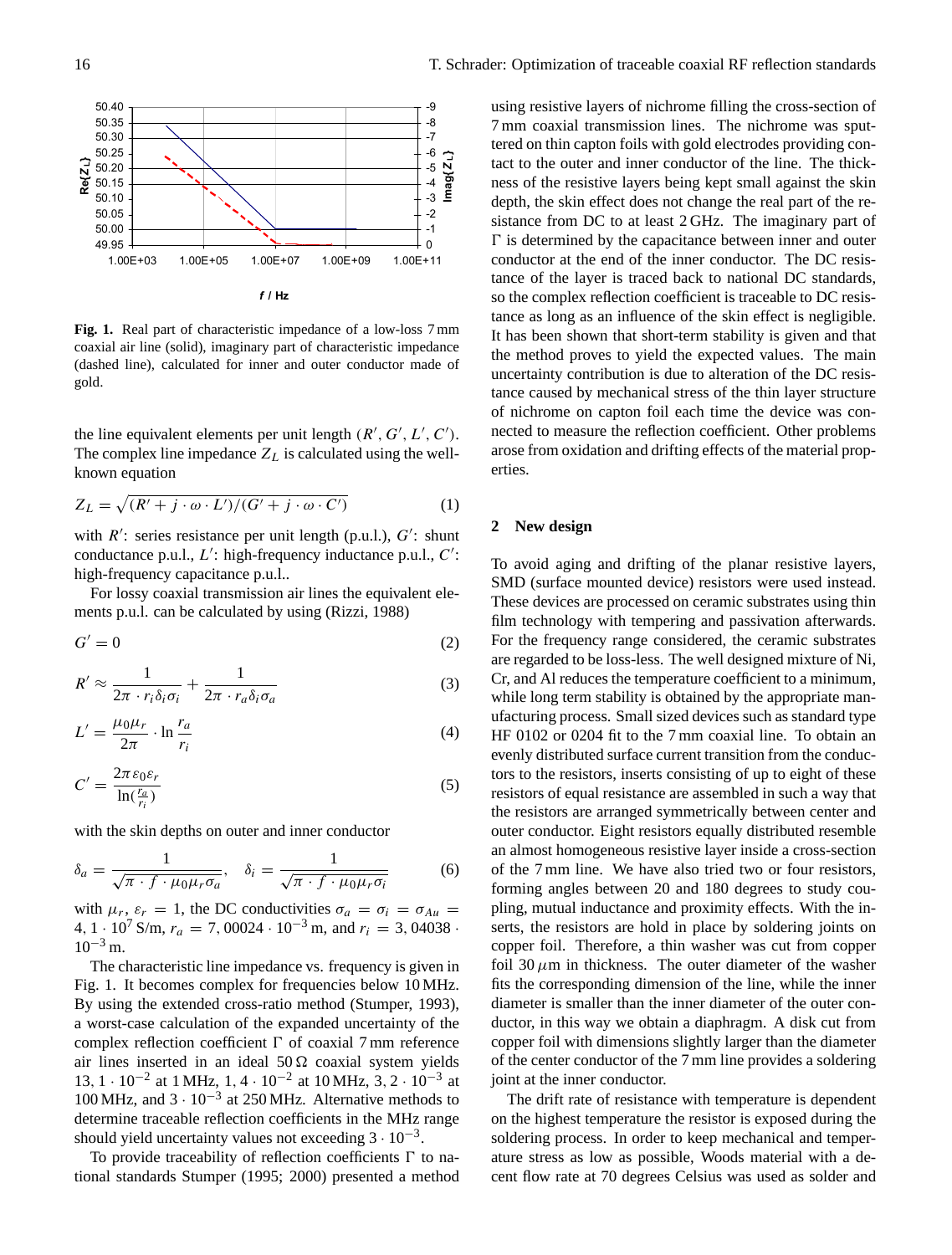the temperature of the soldering iron was set to nearly 80 degrees Celsius at the most. The inserts are mounted into a special receptacle which was designed for this purpose, adaptable to the 7 mm coaxial N-connector at the VNA reference plane. The outer conductor of the receptacle clamps the insert when it is screwed together, while the center contact is spring loaded to take mechanical forces during assembly, similar to the design of Stumper (2000). The insert in combination with the receptacle is furthermore mentioned as d.u.t..

### **3 Theory**

With the intention to provide traceability of complex reflection coefficients in the frequency range from DC to 250 MHz we will introduce some new ideas based on what we call "traceable model". The basic ideas are to set up a network of lumped elements as a model, which describes the reflection coefficient. The next step is to link this model with experimental data and to optimize the model according to the experiment. Therefore, the model has to be validated at the experimental sampling points. The actual complex reflection coefficients can now be calculated at any frequency from the model instead of assuming the values. Of course, the experimental data must be traceable at the sampling points to national standards. Here, traceable measurement results can be obtained for DC and for frequencies above 250 MHz, but not in between. To fill this gap, we will rely on the traceable model. If the frequency range increases to 10 GHz, the model becomes extremely sensitive against the influence of parasitics. Decreasing the frequency to the kHz range and down further to zero, it can be shown that this influence drops monotonously to zero as well, as long as not any resonance occurs in the frequency response. This is not the case as such resonances were not observed when measuring the insert at low frequencies after a MSO calibration, using a lowband matched termination taken from the calibration kit of the VNA for the M. From these considerations it can be concluded, that the validated model can provide traceability of reflection coefficients at frequencies below 250 MHz.

## 3.1 The model

The resistive network consists of one SMD resistor or several resistors of (nominal) equal resistance. We have tested up to 8 elements. Each resistor as mounted in the insert can be described by its DC resistance value  $R_a$ , by the non-linear self-inductance  $L_a$  along its physical length

$$
L_a = L_0 + L_1 \cdot f + L_2 \cdot f^2 + L_3 \cdot f^3 \tag{7}
$$

and by the capacitance  $C_a$  across the soldering contacts. By assembling the inserts, additional inductances, losses and mutual inductances are taken into account, as many times as many resistors are included. The soldering diaphragm and the recessed center conductor of the coaxial line form an additional capacitance. Additional inductances  $L_b$ ,  $L_c$  and a resistor  $R_v$  describe the losses of the current transition from the resistor to the copper foils via the soldering joints.

The input admittance of a single SMD resistor as mounted in the insert can be calculated by the following equation

$$
\underline{Y}_a = \frac{1}{R_a + j \cdot \omega \cdot L_a} + j \cdot \omega \cdot C_a \tag{8}
$$

The impedance of the insert is then

$$
\underline{Z}_a = \frac{1}{n} \cdot \left[ \frac{1}{Y_a} + R_v + j \cdot \omega \cdot (L_b + L_c) \right] \tag{9}
$$

where  $n$  is the number of equal resistors.

Strictly, this model is only valid if the resistors are mechanically and electrically equal. However, if the deviations are small, neither the performance of the GA nor the results themselves are impaired. If the resistance values are too different, the given setup will not lead to a converging solution and a more detailed circuit description is then required.

The total input impedance of the insert in combination with the receptacle (d.u.t.) is

$$
\underline{Z}_{in} = \frac{1}{1/\underline{Z}_a + j \cdot \omega \cdot C_v} + R_{vv} + j \cdot \omega \cdot L_d \tag{10}
$$

where  $C_v$  is a capacitance,  $L_d$  an inductance, and  $R_{vv}$  a resistance due to the squeeze contact between conductors of the receptacle and the insert.

With reference to  $Z_0 = 50 \Omega$  we obtain the calculated complex reflection coefficient  $\Gamma_c$  which will be compared to the measured one:

$$
\underline{\Gamma}_c = \frac{\underline{Z}_{in} - Z_0}{\underline{Z}_{in} + Z_0}.\tag{11}
$$

#### 3.2 The Genetic Algorithm

Over the past years several Genetic Algorithms (GA) have been developed for optimization tasks (Rahmat-Samii and Michielsen, 1999). Generally the GA is a versatile and powerful tool to find a solution to problems where it would be time consuming or even not possible to calculate the solution straightforwardly. Especially in case of highly multimodal problems the GA is of advantage when a global maximum is to be determined even in the presence of local maxima. However, it should be noticed as well, that applying GA does not guarantee the exact solution, though it can be often shown, that a solution found will be close to the exact one. To find a solution the GA uses processes adopted from nature evolution formalisms. The Darwinian theory of survival of the fittest, jump and creep mutation and mating may be mentioned here. Further details of the functionality can be found in the references. (Goldberg, 1989; Carroll, 1996; Rahmat-Samii and Michielsen, 1999). In this paper, only those aspects will be given, which are necessary to follow the procedure.

An easy to adopt code may be received from Carroll (1996), which was the basis for the code devised for these investigations. In general, the calculations can be written to find minima or maxima. Starting with GA, the input parameters have to be specified, e.g. the range of definition should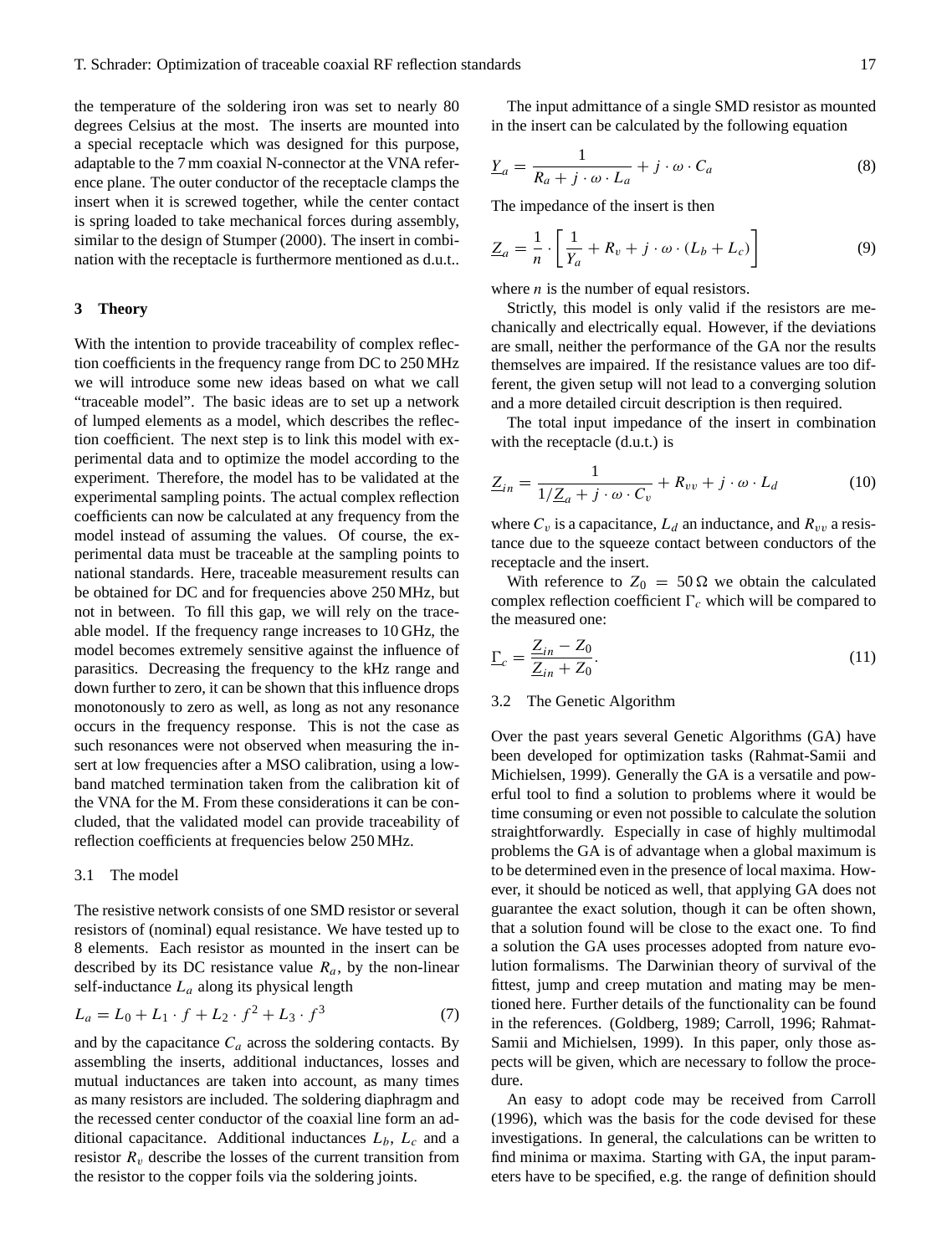

**Fig. 2.** Test function by (Goldberg and Richardson, 1987) for two independent parameters varied between zero and one. The GA optimizes the solution to the global maximum of the function. Circles indicate performance vs. number of generation (with color varying from red to blue to green).

be given in absolute values and the resolution in steps, respectively. A  $2^n$  value for the number of steps is recommended. Furthermore, the number of generations and the population size per generation have to be defined in the "inifile". Now we need to define the cost function  $d$ , with which we calculate the score of the actual settings of our parameters. Here, we compare two complex reflection coefficients, one measured as a function of frequency  $\Gamma_m$ , the other calculated as a frequency response  $\Gamma_c$  with the actual settings of parameters, both at the same sampling points. The cost function  $d$  is calculated according to Eq. (12), where the absolute value of the complex difference of both reflection coefficients, which is then summed over frequency, determines the deviation of the describing model from the measurement.

$$
d = 1 - \sum_{i=f_u}^{f_0} \sqrt{(\text{Re}[\underline{\Gamma}_{c,i} - \underline{\Gamma}_{m,i}])^2 + (\text{Im}[\underline{\Gamma}_{c,i} - \underline{\Gamma}_{m,i}])^2}.
$$
(12)

Before the optimization starts, the parameters are converted into a binary representation, so that bits may be shuffled, exchanged, mated, etc. The first few sets of parameters are then chosen at random from the range of definition of parameters, the cost function is calculated and from there the GA starts. The best parameter set (yielding the highest cost function d) is always kept across all generations ("survival of the fittest"), the best parents are mated and again, some new sets are chosen at random. The convergence is increased, if the first estimate of all parameters is in the order of the correct value. Depending on the settings of the GA, more or fewer generations are needed to maximize the cost function.

A suitable test function for the GA was given by Goldberg and Richardson (1987). Figure 2 displays the test function as a 3-D plot, dependent on two parameters x and y, which are varied between zero and one. The circles, changing their



**Fig. 3.** Measured reflection coefficient of two SMD resistors HF 0102 in parallel, 75  $\Omega$  each, mounted in a receptacle with the angle between as parameter. Red: 20°, green: 45°, blue: 90°, black: 120°, light blue: 180°.

color from red over blue to green, mark the main sampling points of the GA and, once a good approximation of the exact solution is obtained, the concentration to the global maximum can be seen.

Usually we stopped the GA process, when a value of the cost function of 0.999 had been achieved. If more accuracy is needed, a second run may be implemented with optimized ranges of definition of the parameters. The "creeping algorithm" implemented in the GA routine should prevent the solution to stop before the "real hill" is reached.

### **4 Experimental**

Using an HP 8510 C VNA a regular one-port calibration was performed with the calibration firmware. As calibration standards we have used short and open circuits, sliding load and a low-band matched termination from the VNA calibration kit, the latter for comparison purposes below 2 GHz, which is the lower frequency limit for application of the sliding load. In the frequency range from 2 GHz up to 10 GHz the sliding load may be regarded as a traceable device. As described later, a coaxial reference air line with a length of 125 mm is used as a traceable device down to 600 MHz. The DC resistance of the d.u.t. was traced back to DC resistance of PTB with a value of  $R_{reflx,meas} = 49,819 \Omega$ .

Applying the GA to the RF measurement data we obtain a DC resistance of  $R_{reflx,GA} = 49,700 \Omega$ . The relative deviation of  $R_{reflx,GA}$  and  $R_{reflx,meas}$  equals  $-2$ , 4 · 10<sup>-3</sup>, which is a reasonably good agreement, considering the measurement uncertainties of  $2 \cdot 10^{-3}$  for measuring complex RF reflection coefficients using sliding loads for calibration.

Figure 3 shows the influence of coupling between the resistors on the reflection coefficient. Both the real and imag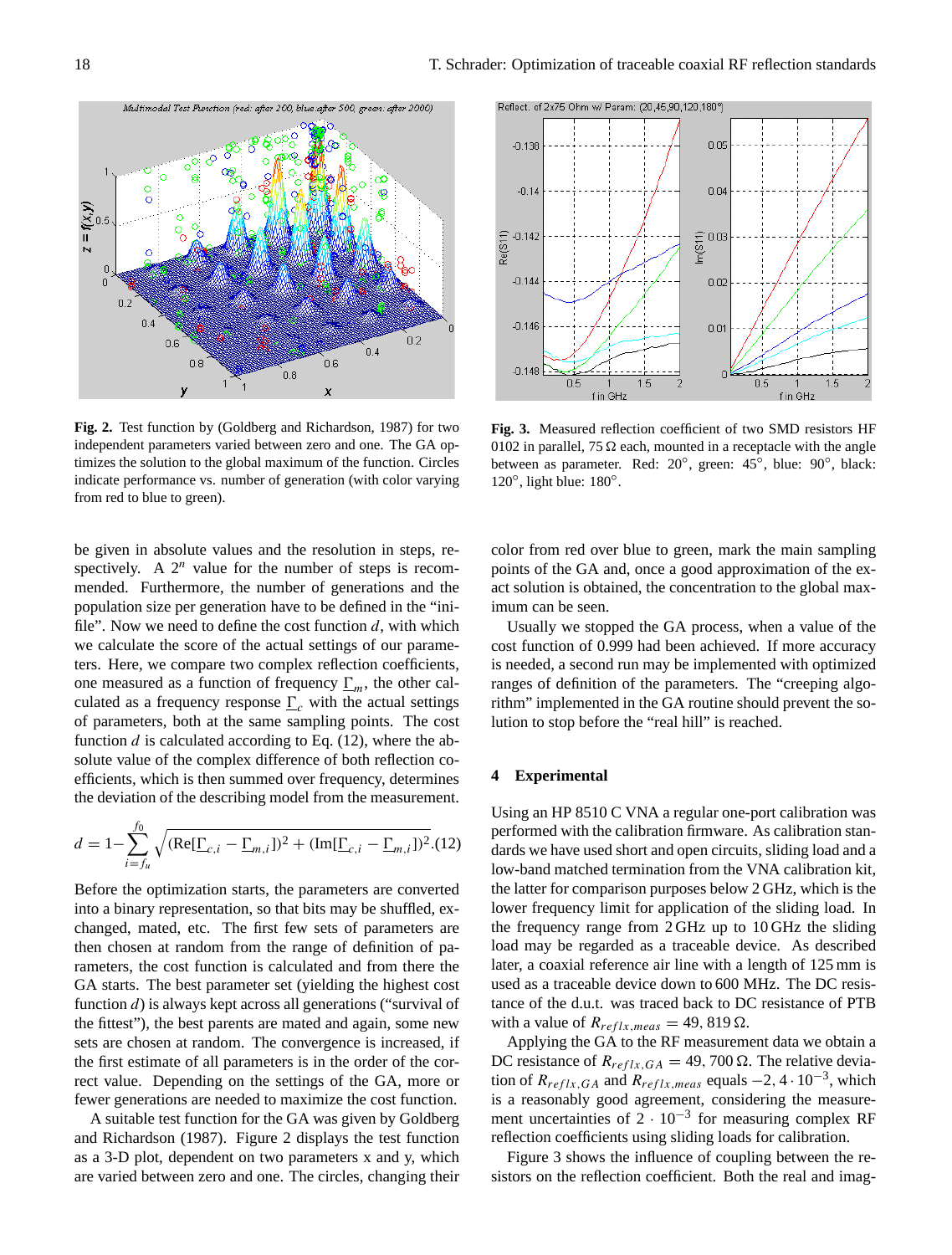$0.36$ 

 $0.355$ 

 $0.35$ 

 $0.345$ 

 $0.34$ 

 $0.335$ 

 $0.33$ 

 $0.5$ 

Re(S11)



 $1.5$ 

f in GHz

inary part are changed by varying the angle formed by the resistors. With two resistors of type HF 0102 mounted in an angle of around 140◦ , the frequency response of the complex reflection coefficient can be flattened. In spite of the same fabrication process, the resistors, regarding their nominal DC resistance value, show different behavior in complex impedance which can be described as inductive for values below 100  $\Omega$  and as capacitive for values above. In Fig. 4 the comparison of the reflection coefficient obtained by measurement and by calculation using the retrieved model is depicted for an insert containing four resistors. While the data shown so far was obtained using an HP 8510 VNA, we have also used an R&S ZVR VNA down to 9 kHz, while its upper frequency limit is 4 GHz. The results given in Fig. 5 are an example for measurements utilizing the ZVR. As can be seen from the results in Fig. 5, the solution still remains satisfactory and the retrieved set of parameters describes the measurements very well. The insert contained one resistor of type HF 0102 with a nominal DC resistance of 50  $\Omega$ . Decreasing the frequency down to the kHz range, both  $\text{Re}\{\Gamma\}$  and  $\text{Im}\{\Gamma\}$  should drop down to zero, if the d.u.t. is matched to the characteristic impedance of the line system. In Fig. 5 we encountered  $\text{Re}\{\Gamma\}$  to under-run zero. The reason is the DC reference value of the low-band matched termination of the VNA calibration kit. It was determined to  $R_{low-band,meas} = 50,087 \Omega$ , but the traceable DC resistance of the d.u.t. amounts to  $R_{reflx,meas} = 49,819 \Omega$ . Therefore, Re{ $\Gamma$ } should be equal to  $-2$ , 68 · 10<sup>-3</sup>, which is the case in Fig. 5.

Traceability is given at frequencies above 0,6 GHz. Using the cross-ratio method at quarter wavelengths (QW) (Stumper, 1993) with a 125 mm air line with slotless inner contacts, and comparing the results obtained with this method with the results from measurements using the regular sliding load (s.l.) calibration, only minor deviations of up

**Fig. 5.** Real and imaginary part of reflection coefficient of inset with one resistor HF 0102 of nominal 50  $\Omega$  resistance (high resolution for  $Re{S_{11}}$ ). Red line: measurement, green line: calculated from retrieved model.

 $0.5$ 

f in GHz

 $1<sub>5</sub>$ 

to  $5 \cdot 10^{-3}$  are found at quarter wavelength frequencies. Table 1 gives these deviations for both real and imaginary part of  $\Gamma$ .

## **5 Conclusion**

It has been experimentally verified for a 7 mm coaxial line, that the RF reflection coefficient can be obtained traceably even for the frequency range between DC and 250 MHz. With the new approach of a traceable model we can fill the gap of calculable standards for complex RF reflection coefficients. It can be stated, that the traceable model describes the measurement data up to 10 GHz with negligible deviations, and that the Genetic Algorithm performs very well the matching of calculated and measured data. Exploiting the GA, it was possible to extract the DC resistance of the d.u.t. from RF measurements. The result of the extracted DC resistance value is within the postulated range of uncertainty and, compared to the traceably measured DC resistance value, the relative deviation is less than  $-2$ , 4 · 10<sup>-3</sup>.

As input data for the GA we have used results obtained from measurements traced either to PTB's DC resistance values and, at RF, to sliding load or reference line impedance standards known as air lines. Hence, the model is verified with data from measurements traceable to national standards. Since it holds for the critical frequency range up to 10 GHz and it shows good agreement for the DC values as well, it can be concluded that the model holds the traceability of complex reflection coefficients for the frequency range in between.

We will use the characterized d.u.t. (instead of the lowband matched termination up to 2 GHz) for an external calibration procedure to compare with results obtained by the extended cross-ratio method down to about 100 MHz.